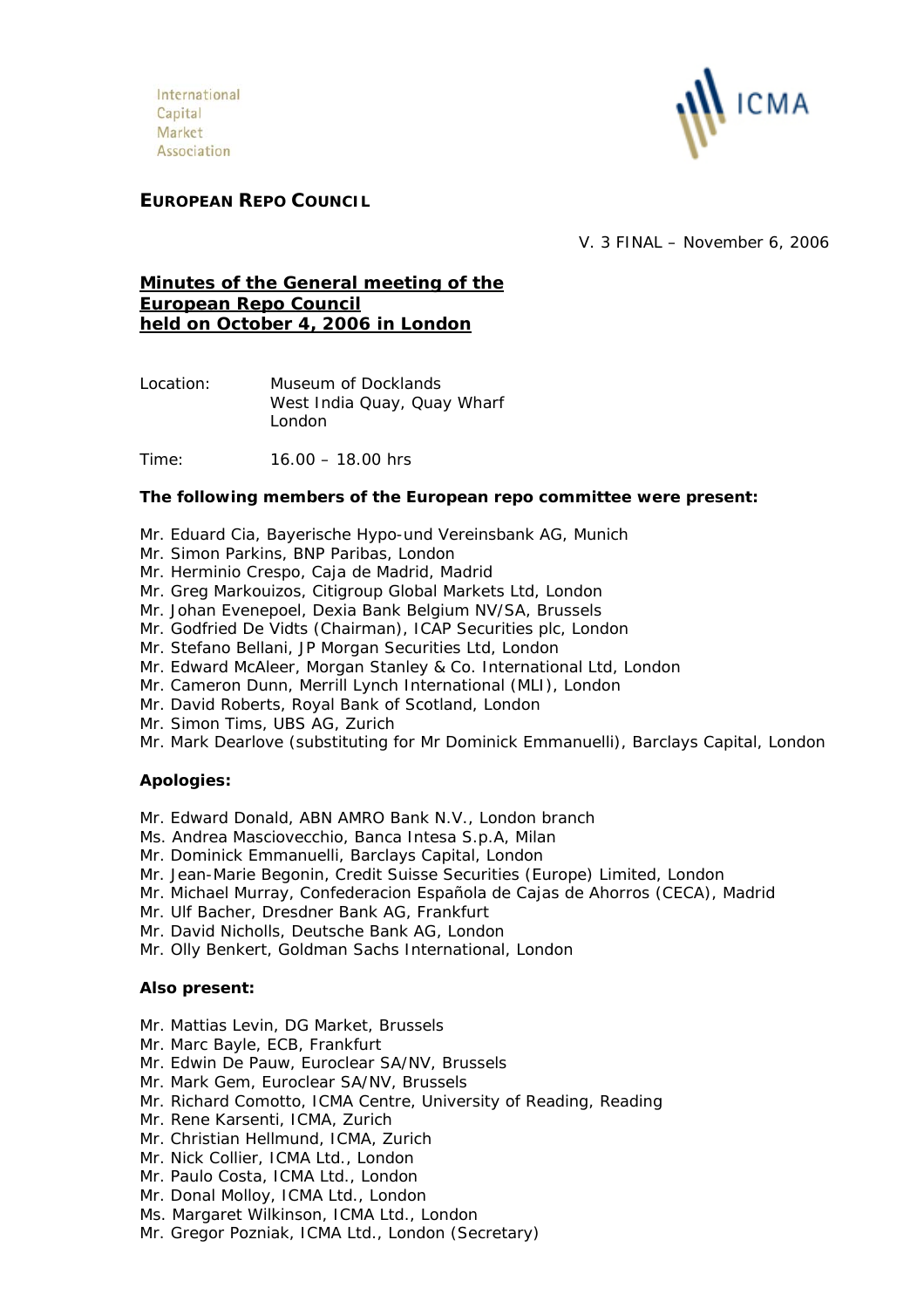#### **The following member firms were represented at the meeting:**

Banco Santander Central Hispano, S.A., Madrid Bank Austria Creditanstalt AG, Vienna Bank Bilbao Vizcaya Argentaria, SA, (BBVA), Madrid Barclays Capital Securities Ltd, London Bayerische Hypo-und Vereinsbank AG, (HBV), Munich BNP Paribas, Paris Caja de Madrid, Madrid Citigroup Global Markets Limited, London Confederacion Española de Cajas de Ahorros (CECA), Madrid Credit Suisse Securities (Europe) Limited, London Daiwa Securities SMBC Europe Limited, London Danske Bank A/S, Copenhagen Deutsche Bank AG, Frankfurt Dexia Bank Belgium NV/SA, Brussels Dresdner Bank AG, Frankfurt (Dresdner Kleinwort) Fortis Bank, Brussels HSBC Bank Plc, London ICAP Securities Limited, London KBC Bank NV, Brussels Landesbank Baden-Wuerttemberg, Stuttgart Lehman Brothers International (Europe), London Merrill Lynch International, London Morgan Stanley & Co International Ltd, London Nomura International Plc, London The Royal Bank of Scotland Plc, London UBS AG, Zurich WestLB AG, Dusseldorf

#### **The following member firms were not represented at the meeting:**

ABN AMRO Bank NV, Amsterdam Aurel Leven Securities, Paris Banca Caboto S.p.A., Milan Banca Intesa S.p.A., Milan Banca d'Intermediazione Mobiliare IMI S.p.A., Milan Banca Monte dei Paschi di Siena S.p.A., Milan Banca Nazionale del Lavoro S.p.A., Rome Bank Julius Bär & Co. AG, Zurich Banque et Caisse d'Epargne de l'Etat, Luxembourg Bayerische Landesbank, Munich Bear, Stearns International Limited, London CALYON, Paris Canadian Imperial Bank of Commerce (CIBC), London branch Commerzbank AG, Frankfurt DZ Bank AG Deutsche Zentral-Genossenschaftsbank, Frankfurt GESMOSA-GBI VSA, Madrid Goldman Sachs International, London HBOS Treasury Services plc, London HSBC France, Paris ING Bank N.V., Amsterdam ING Belgium SA/NV, Brussels IXIS Corporate & Investment Bank, Paris JP Morgan Securities Ltd, London Kredietbank S.A. Luxembourgeoise, Luxembourg Lloyds TSB Bank plc, London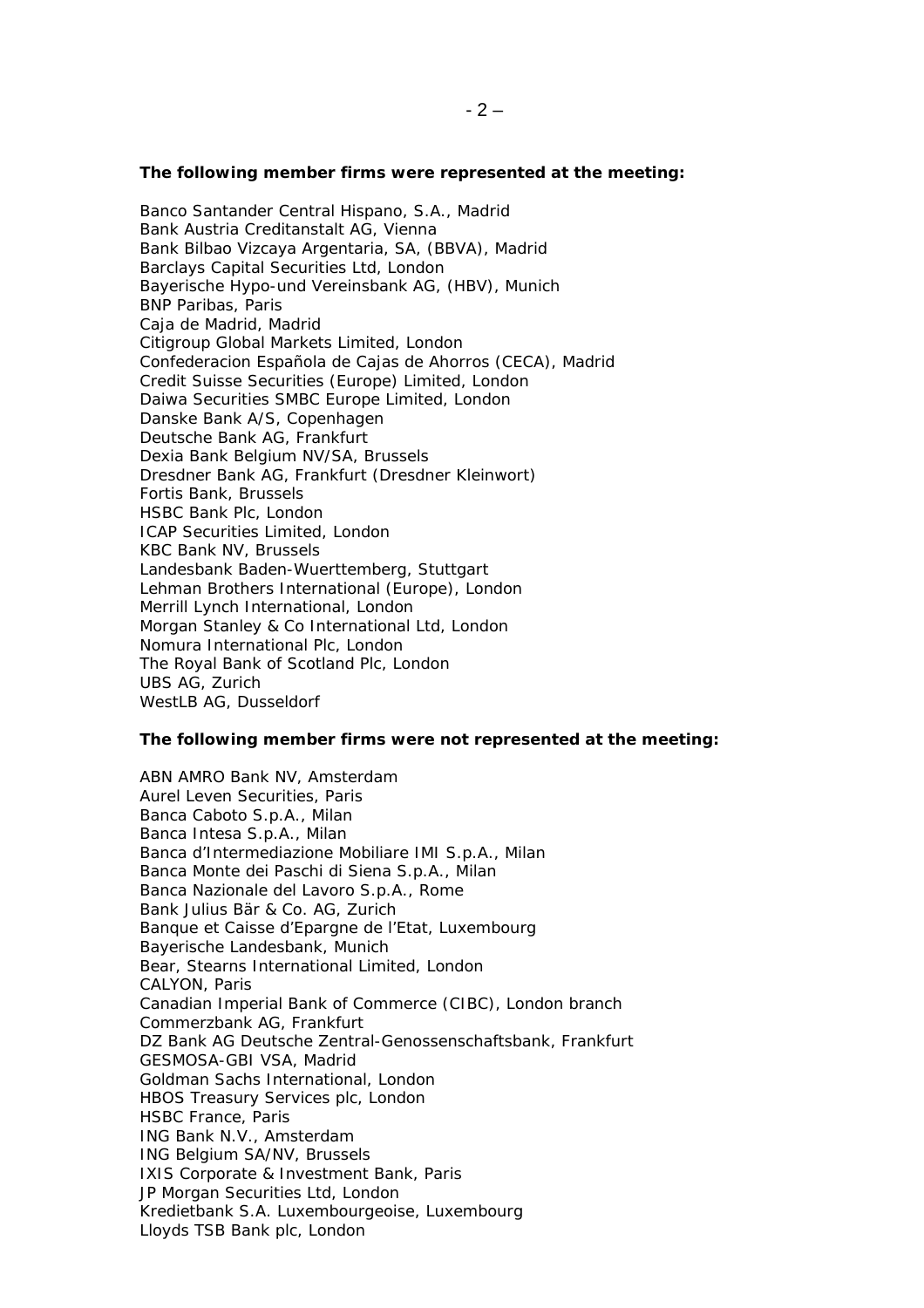Man Financial Limited, London Mitsubishi Securities International plc, London Mizuho International PLC, London MPS Finance Banca Mobiliare S.p.A., Siena NIB Capital Bank N.V., The Hague Raiffeisen Zentralbank Oesterreich AG, Vienna Royal Bank of Canada Europe Limited Société Générale S.A., Paris UniCredit Banca Mobiliare S.p.A., Milan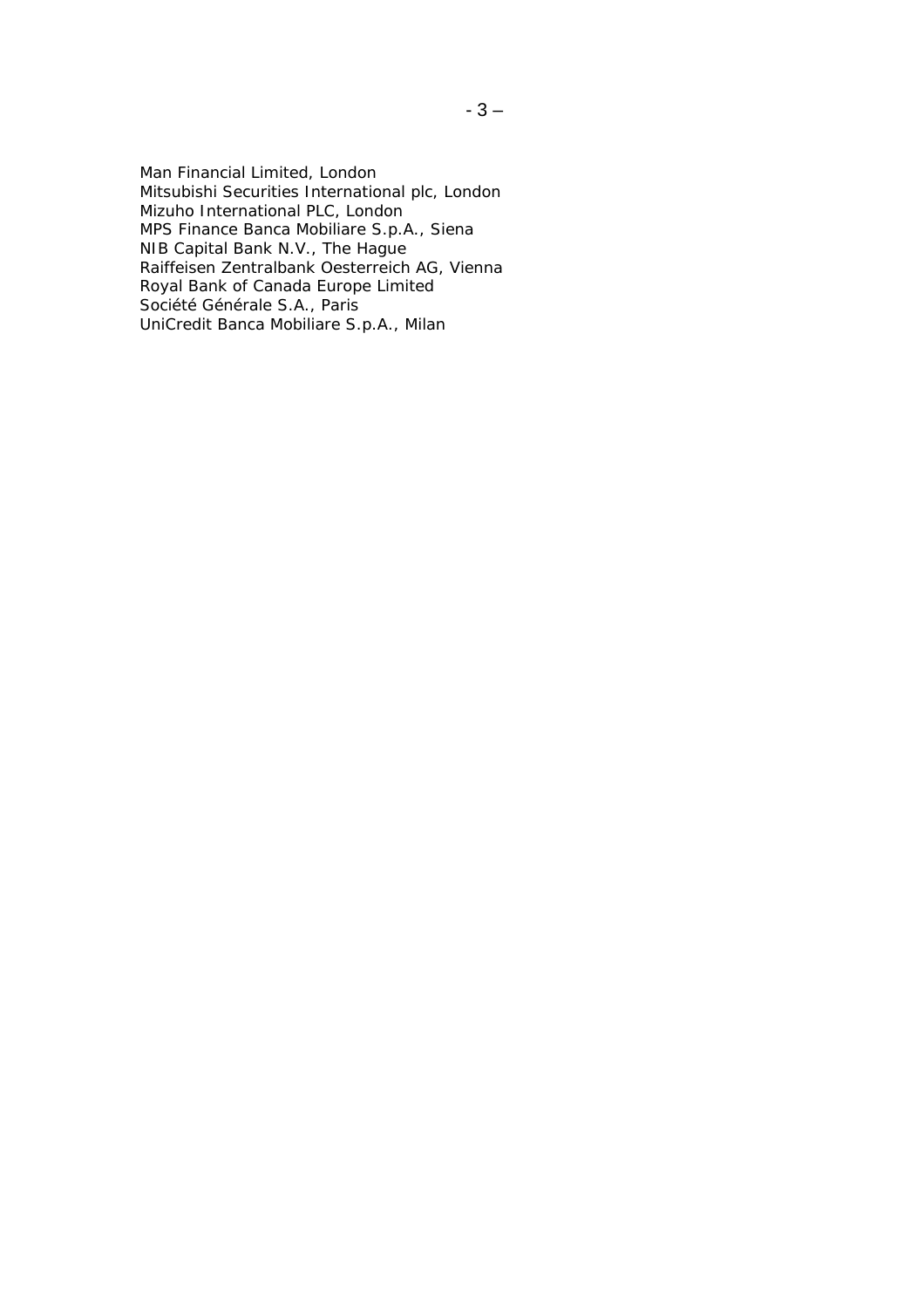# **1. Opening of the meeting by the chairman of the European Repo Committee (ERC committee)**

 The chairman, Godfried De Vidts, first welcomes the council members, observers and guests and thanks Bank of New York for kindly hosting the meeting. He underlines that the half-yearly General Meetings of the Council are designed to provide the repo and wider community with information about developments in the market. He announces an addition to the agenda (see below – agenda item 2a.). On the other hand, he regrets that the two presentations scheduled at the end of the meeting, namely agenda items 13a and 13b (presentations by Mr. Awan and Mr. Burke, respectively) would have to be cancelled.

He updates the meeting on the work of the ERC Committee over the past half year on topics not specifically covered in the agenda. His presentation is attached as Annex 1.

# **2. Approval of the minutes of the ERC general meeting held on March 21, 2006 and dated April 11, 2006**

 The minutes of the ERC general meeting held in Paris on March 21, 2006 and dated April 11, 2006 are unanimously approved. They had been sent out to ERC members and are available from the ICMA website at http://www.icma-group.org/international1/minutes.html.

### **2a. Election of a nominee for appointment by the ICMA Board as a member of the IRC Committee**

In relation to the IRC Committee, Mr. Pozniak reports that the term of office of Mr. Godfried De Vidts as member and chairman of the IRC Committee has expired today. Therefore, the ERC Council has to determine a nominee for appointment by ICMA's board as one of the two ERC Council representatives<sup>1</sup> on and chairman of the IRC Committee. The term of office of this appointment would end at the ERC Council's annual general meeting in 2009.

The ERC Council notes that the ERC Committee in its meetings held on April 27, 2006, has re-elected Mr. De Vidts as its chairman. In its meeting of September 13, 2006, the ERC Committee has unanimously resolved to propose to the ERC Council to re-elect Mr. De Vidts as nominee for appointment by the ICMA Board as one of the two ERC Council representatives on and chairman of the IRC Committee. Furthermore, the ERC Council notes that Mr. De Vidts has accepted to stand for re-election.

Mr. Pozniak asks whether there are any further qualifying individuals<sup>2</sup> who would wish to stand for the election to fill the vacancy on the IRC Committee. This not being the case, Mr. Pozniak proposes to conduct the election by show of hands. This procedural proposal is not being objected.

By sign of hands, the ERC Council (with Mr. De Vidts abstaining on behalf of his employer) then determines Mr. De Vidts without opposition as nominee for

 $\overline{a}$ 

<sup>1</sup> see ICMA Rule 1012.2

<sup>&</sup>lt;sup>2</sup> meeting the criteria set forth in ICMA Rule 1013.3, i.e. persons who are presently employed by a member of the ERC Council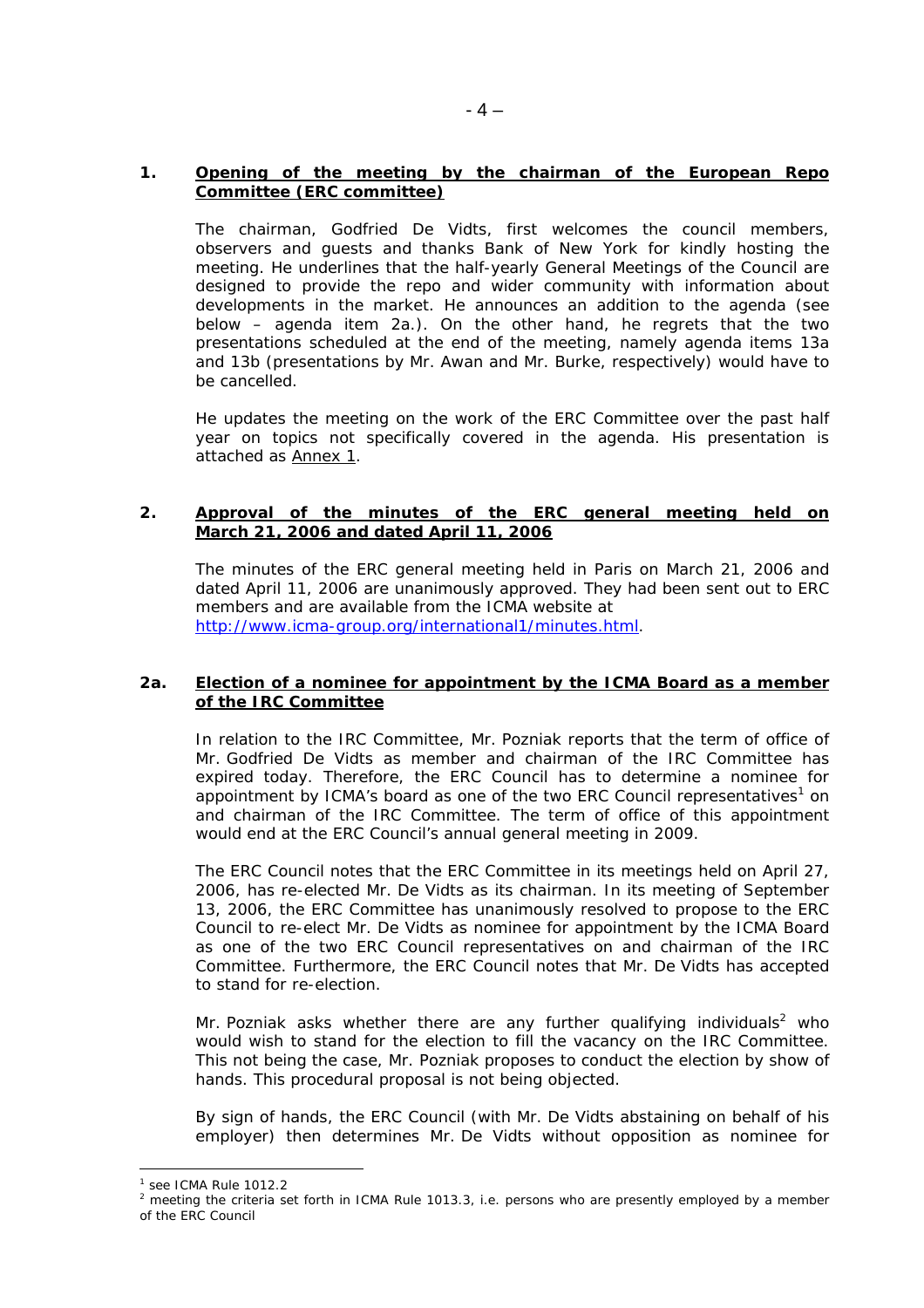appointment by the ICMA Board as one of the two ERC Council representatives on and chairman of the IRC Committee.

Mr. Pozniak undertakes to inform the ICMA Board accordingly.

Finally, the ERC Council notes that – subject to Mr. De Vidts respective appointment by the ICMA Board, the IRC Committee will be composed of the following two individuals:

- Mr. Godfried de Vidts (Chairman), ICAP Securities plc, London, with a term of office to expire at the ERC Council's annual general meeting in 2009;
- Mr. Ulf Bacher (Vice Chairman), Dresdner Bank AG, Frankfurt/M, with a term of office to expire at the ERC Council's annual general meeting in 2009.

#### **3. Update on GMRA issues**

The chairman introduces Mr. Christian Hellmund, the new Associate Counsel at ICMA's legal department in Zurich and asks him to provide the meeting with the regular update on GMRA-related matters.

Mr. Hellmund's presentation is attached as Annex 2 to these minutes.

Mr. Hellmund reports that ICMA will start with the preparation of the 2006/2007 opinions updating exercise in October 2006. As in previous years, ICMA intends to publish the updated opinions at the end of March 2007. Following requests from several member firms, ICMA will in future also publish mark-up versions of the updated opinions when publishing the annual update opinions.

He further reports that the new opinion for the Czech Republic has been published on ICMA's website recently. Revised drafts of new opinions for Slovakia and Slovenia are currently being reviewed by ICMA. The opinions for these jurisdictions are expected to be finalised shortly. Based on a respective recommendation of the ERC committee, ICMA recently instructed local counsel to produce a new opinion for Israel. TBMA have yet to confirm whether they will join ICMA in obtaining these new opinions and share the costs with ICMA on an equal basis.

In relation to Croatia, Malaysia, Romania and Russia, ICMA is continuing to monitor legal developments with a view to ascertaining at what stage a clean opinion can reasonably be expected for each of these jurisdictions.

In accordance with the ERC Committee's respective request, ICMA is currently establishing with local counsels whether clean opinions for Qatar and Oman can indeed be obtained. Subject to respective confirmations form local counsel and acceptable costs, ICMA will commission legal opinions on the GMRA for these jurisdictions.

With regard to a possible coordination of the opinion updating exercise between ICMA, the TBMA, ISLA, and the members of the netting sub-group of the SLRC, Mr. Hellmund reports that these four organisations are currently in discussions whether it would be feasible to obtain a single opinion covering the GMRA as well as the Global Master Securities Lending Agreement (GMSLA), Overseas Securities Lender's Agreement (OSLA) and Master Gilt Edged Stock Lending Agreement (GESLA).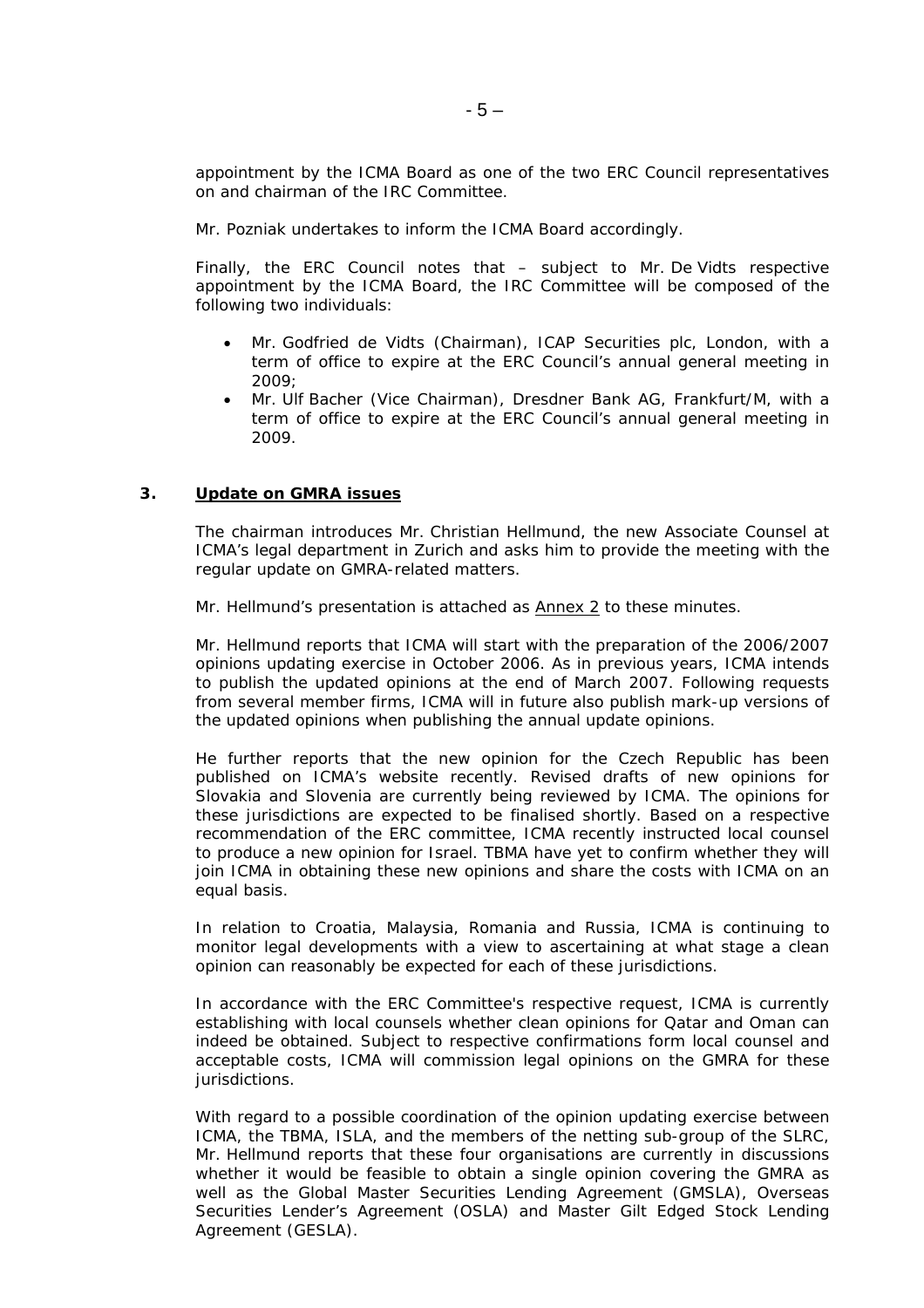This single opinion would cover the GMRA, GMSLA, OSLA and GESLA based on the existing form of opinion for the GMRA and its annexes; it would contain one ore more appendices which would confirm the application of the base opinion to the GMSLA, OSLA and GESLA and, where appropriate, their annexes with such modifications as may be appropriate.

The details of the structure for a coordinated exercise (in particular the funding) need to be further considered and discussed between the associations. Currently, the GMRA opinions are made available to members of ICMA and TBMA free of charge while stock lending opinions are made available by the respective organisations on a subscription basis.

Mr. Hellmund recalls that – when considering whether it would support ICMA making opinions available to its members on a subscription basis in the future – the ERC committee recommended at its meeting on July 8, 2006 that ICMA retain the current principle providing members free access to the opinions. The ICMA Board has acknowledged at its meeting on September 8, 2006 that it would not be feasible for ICMA to consider making opinions available to members on a subscription basis. ICMA has confirmed this point when discussing the details of the proposed coordination of the opinions updating exercise with the other Associations at a meeting with the Bank of England on September 22, 2006.

# **4. Basel II – triparty**

The presentation by Mr. Simon Tims (UBS) is attached as Annex 3 to the minutes.

# **5. Update on implementation of TRAX2**

The chairman welcomes Mr. Paulo Costa of ICMA Ltd. and emphasises that TRAX2 is a fine example of a market-driven initiative to provide and improve technical solutions in response to demands from market participants. He recalls that the ERC has strongly supported and assisted the extension of TRAX into TRAX2, in particular with regard to the inclusion of repo transactions in the scope of the system.

Mr. Costa gives his presentation which is attached as Annex 4 to the minutes.

In response to a question from Mr. Awan (Clearstream) about the inclusion of Euro GC baskets in the system, he invites market participants to come forward with any proposal for a further improvement of TRAX2. The project is memberdriven and therefore inherently responsive to market needs.

In response to a question by Mr. McAleer (Morgan Stanley), he informs that the cost for using TRAX2 is currently GBP 4,000 flat per year plus GBP 0.50-0.75 per transaction. The chairman recalls that 18 months ago the system had still been considerably more expensive but that pressure from participants had brought fess down considerably. Mr. Costa adds that under the old TRAX system, repo transactions had been counted as two transactions and therefore priced double while now both legs are regarded as one joint transaction and are accordingly charged.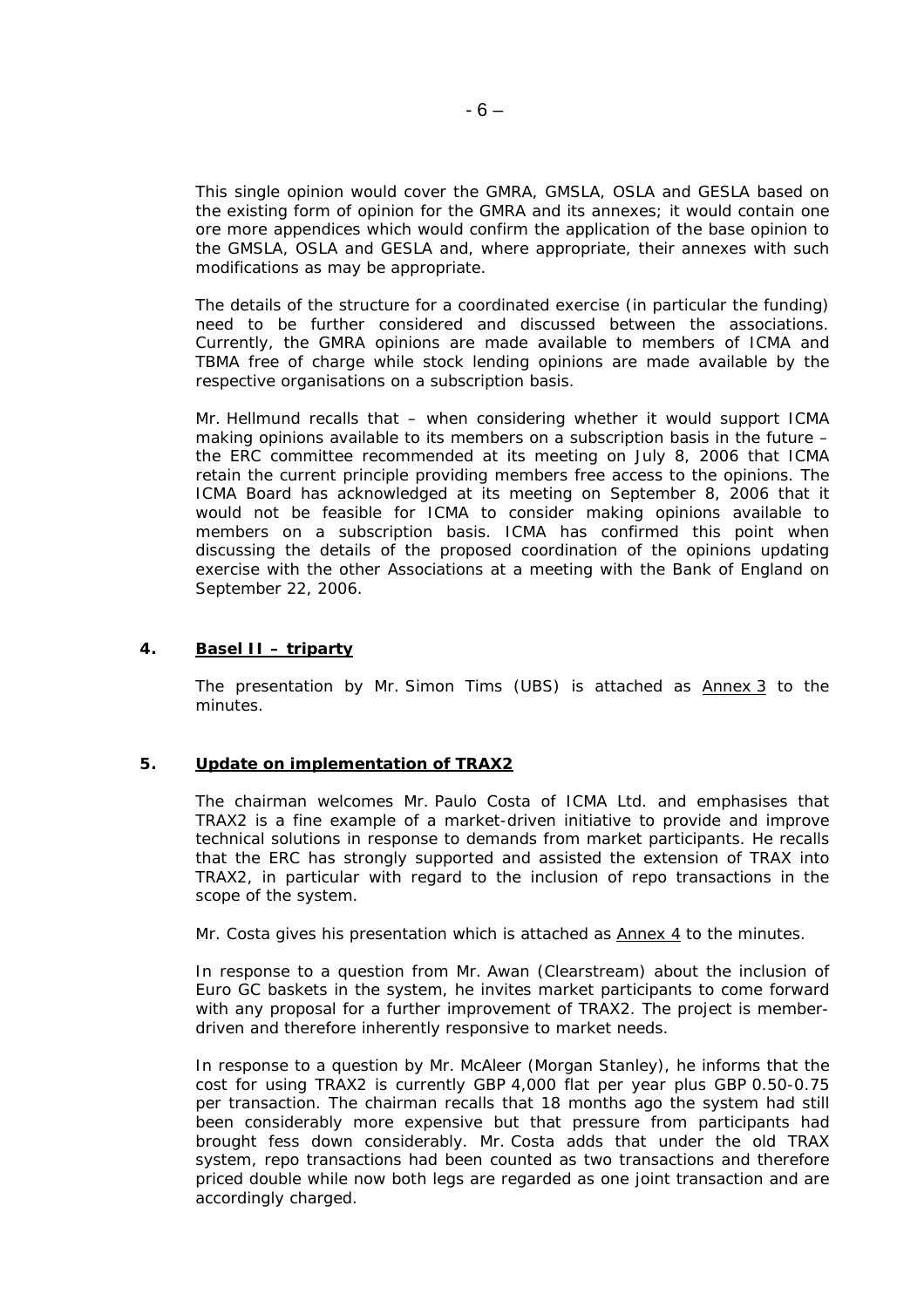In response to a question from Mr Baldwin of Daiwa Securities about enforceability, Mr. Costa says that participation in TRAX2 for repo is voluntary and that the success of the system depends on achieving and maintaining critical mass. He adds that the buy side has taken an interest into the matching of repo and this interest is being presently discussed and qualified with a view to ensuring that the current offering could fulfil their business requirements. ICMA are being approached concerning Straight Through Processing and the ability to send instructions directly from TRAX2 to CSDs, ICSDs and custodians. Preliminary discussions will be scheduled with such firms to explore these links further.

Finally, Mr. Costa explains that currently the TRAX2 surface is exclusively in English, but that masks and menus are designed in a flexible way and could be translated if the market requests it.

### **6. ERC recommendations**

The presentation by Mr. Cia (HVB) – in the absence of Mr. Bacher – is attached as Annex 5 to the minutes. He explains that the recommendations by the ERC Committee are opinions formed by the committee for the markets from the viewpoint of practitioners. They could of course occasionally turn out to be in conflict with opinions prevailing within ERC member firms.

The Council notes in particular that the European Repo Committee has resolved to abstain from any judgment as to the suitability of bonds and bills from EU Member States outside the euro zone with respect to their issue size or liquidity, as long as they are judged suitable collateral for monetary policy transactions by the ECB. This means that as per January 1, 2007, when Slovenia will join the euro zone, Slovenian government-guaranteed bills and bonds will be added to the list of Eurepo GC Collateral.

 In response to the misleading headline of an article published earlier on the day, he emphasises that repo markets are working well and are safe. However, the call for and discussion of improvements in its operations is legitimate and necessary. The overall aim of such discussions is to make the market better and cheaper. This is also the driver for the ERC work when issuing recommendations.

### **7. Joint presentation of Euroclear and Clearstream: Enhanced Interoperability – The Daytime Bridge Improvement Programme**

 The presentation by Messrs. De Pauw (Euroclear) and Gem (Clearstream) is attached as **Annex 6** to the minutes. The gentlemen underline that the improvements to the daytime bridge planned for January 2007 are part of a broader discussion to improve the interoperability between the two ICSDs in line with market demand. This clearly shows that their institutions constantly listen to the markets and cooperate to react to users' needs.

After the presentation, the chairman thanks the presentators and concludes that the improvements constitute a step forward and fulfil some of the expectations of market participants, but that he is looking forward to further good cooperation.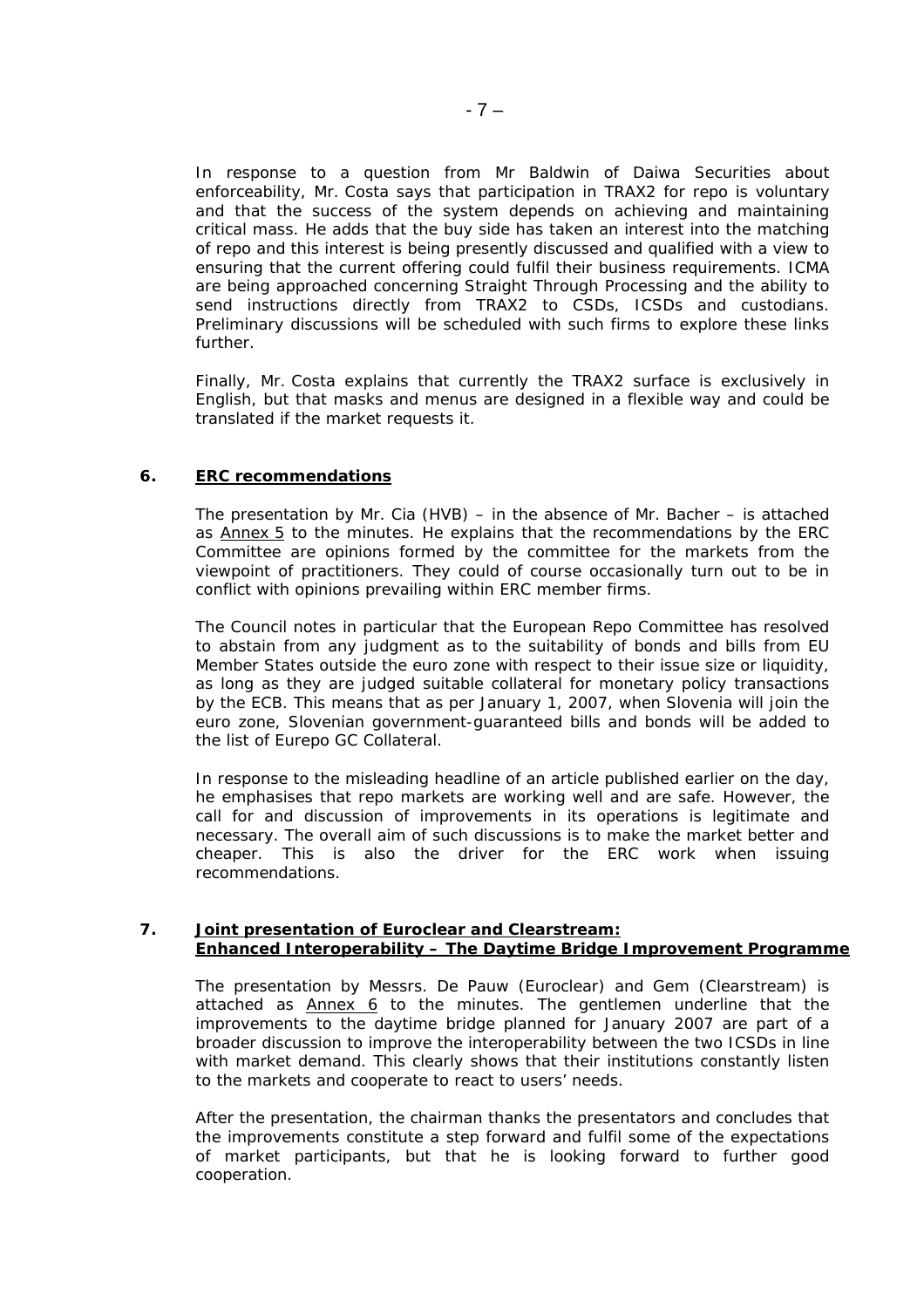### **8. Results of 11th repo survey**

The presentation by Mr. Comotto (ICMA Centre at the University of Reading) is attached as Annex 7 to the minutes.

In his introduction, the chairman reminds delegates that the quality of the survey and its representative character depend crucially on the level of participation by participants in the market. He calls those ERC members that are not participating yet to join the exercise.

Mr. Comotto adds that participants in the survey have the additional benefit of getting access to the ranking results which are otherwise not available to the public. He particularly regrets the low participation of firms from the Nordic region.

The press release that accompanied the publication of the repo survey is attached as  $Annex 8$  to the minutes.

# **9. ECB TARGET2-Securities project**

The chairman welcomes Mr. Marc Bayle of the ECB who conveys apologies from Mrs. Daniela Russo who had been scheduled to address the ERC, but had been summoned to accompany ECB Board Member Mrs. Tumpel-Gugerell to a hearing at the European Parliament.

The presentation by Mr. Bayle is attached as Annex 9 to the minutes. At the end of his presentation, Mr. Bayle informs delegates that the timeline for the ECB Governing Council to finally decide on the project is now "the first half of 2007". He emphasises that the ECB is in constant need of additional information and feedback from industry, beyond the comments received already in response to the consultation held.

The chairman thanks Mr. Bayle for his presentation and informs the meeting that the ERC Committee has sent a response to the ECB's consultation. The committee basically welcomes the discussion about improvements in securities settlement in Europe as, for many years, the European repo markets have been suffering from an inadequate euro zone settlement infrastructure. In the letter, the committee emphasises that any future design should properly reflect current successful practices in the respective markets, both cash and repo. It underlines the importance of the participation of market actors in user committees and recommends the inclusion of a member of the ERC committee. Further, the committee argues in its response that the project should cover all assets in Euro and reminds the ECB that central bank money is currently not available for certain products like tri-party repos. The full text of the ERC committee response is attached as **Annex 10** to the minutes.

In response to a question from the floor why the ECB regards it appropriate and legitimate to propose TARGET2-Securities and where he sees any market failure that justifies this intervention, Mr. Bayle comments that the geographical diversity of settlement itself has to be seen as a failure of the market to arrive at more efficient structures. This is not a new observation; what is new, he says, is the successful delivery of TARGET2 for payments which creates the

 $\overline{a}$ 

 $3$  The consultation responses are collected on webpage

http://www.ecb.int/paym/market/secmar/integr/html/preliminary.en.html